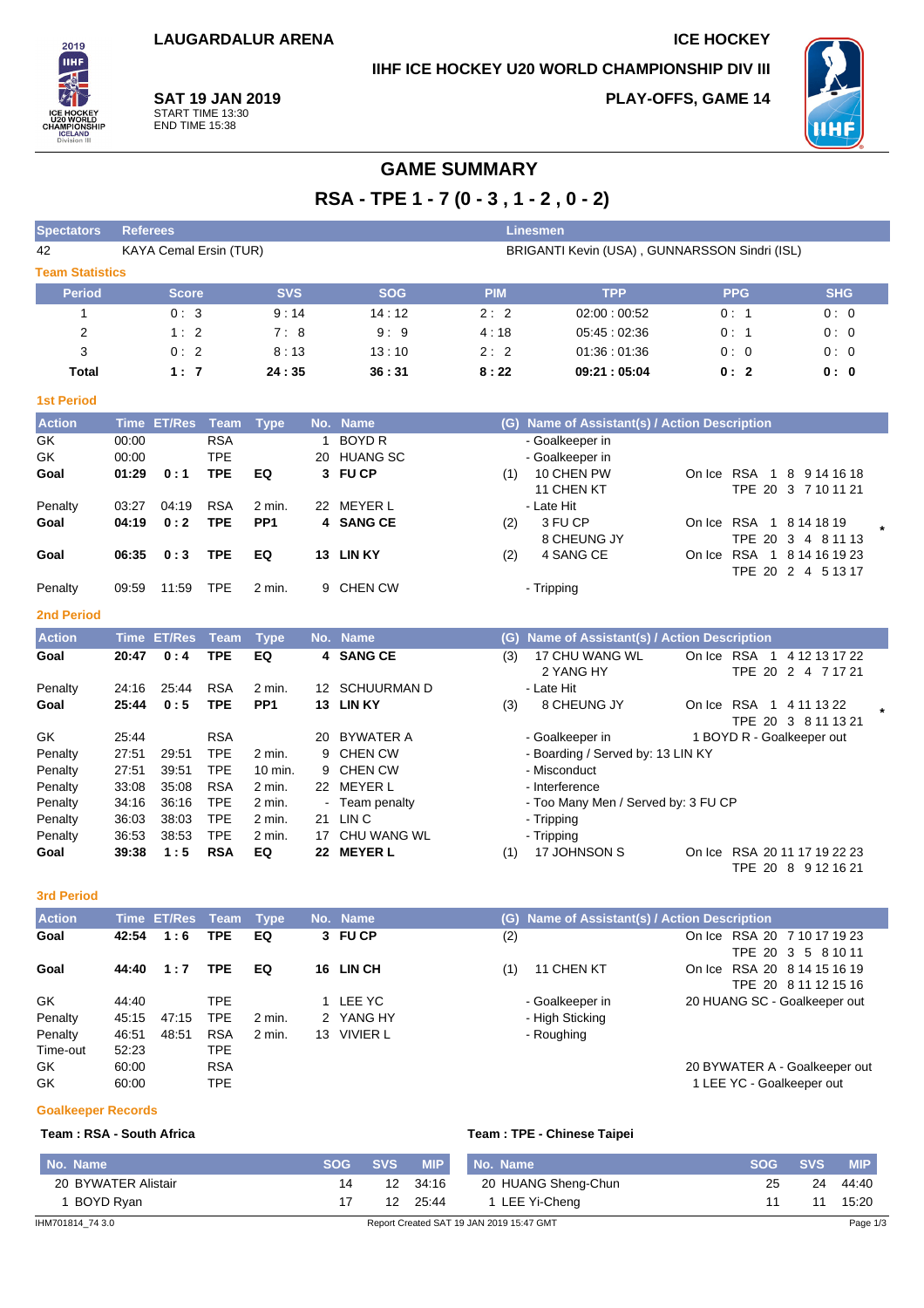# **IIHF ICE HOCKEY U20 WORLD CHAMPIONSHIP DIV III**

## **SAT 19 JAN 2019**



2019 **IIHF** 

START TIME 13:30 END TIME 15:38



| <b>Game Statistics</b>       |  |  |  |  |  |  |  |
|------------------------------|--|--|--|--|--|--|--|
| Team: RSA (black)            |  |  |  |  |  |  |  |
| <b>Head Coach: GIOT Marc</b> |  |  |  |  |  |  |  |
|                              |  |  |  |  |  |  |  |

|                    | Head Coach: GIOT Marc    |          |          |              |            |             |                |          |       |    |                | <b>Shots on Goal</b> |                        |       |
|--------------------|--------------------------|----------|----------|--------------|------------|-------------|----------------|----------|-------|----|----------------|----------------------|------------------------|-------|
| No. Pos.           | <b>Name</b>              | G        | A        | P            | <b>PIM</b> | $FO+$       | FO-            | $FO+/-$  | FO%   |    | $\overline{2}$ | 3                    | <b>OT</b><br><b>TS</b> | $+/-$ |
| 5 F                | KOEKEMOER-BROWN Justin   | 0        | $\Omega$ | $\Omega$     | 0          | $\Omega$    | $\Omega$       | 0        | 0.00  | 0  | $\Omega$       | 0                    | 0                      | 0     |
| 6 F                | <b>DURANT Jethro</b>     | 0        | $\Omega$ | 0            | 0          | 0           | 0              | 0        | 0.00  | 0  | 0              | 0                    | 0                      | 0     |
| D<br>9             | VENTER John +C           | $\Omega$ | 0        | 0            | 0          | 0           | 0              | 0        | 0.00  | 0  | 2              | 3                    | 5                      | $-1$  |
| 12 F               | <b>SCHUURMAN Delano</b>  | 0        | $\Omega$ | 0            | 2          | 3           | 3              | 0        | 50.00 | 7  | 2              | 6                    | 15                     | $-1$  |
| 19 D               | PHAKATHI Dion +A         | 0        | $\Omega$ | 0            | 0          | $\mathbf 0$ | $\Omega$       | $\Omega$ | 0.00  | 1  | 0              | 0                    | 1                      | $-2$  |
| F<br>8             | <b>KLUYTS Paulus</b>     | 0        | 0        | 0            | 0          |             | 2              | $-1$     | 33.33 | 0  | 0              | 2                    | 2                      | $-3$  |
| 14 F               | <b>VENTER Reinhard</b>   | 0        | $\Omega$ | 0            | 0          |             | $\overline{2}$ | $-1$     | 33.33 | 0  |                | 0                    |                        | $-3$  |
| F<br>15            | <b>LAMPRECHT Hendrik</b> | $\Omega$ | $\Omega$ | $\Omega$     | 0          | 0           | $\Omega$       | $\Omega$ | 0.00  | 0  | $\Omega$       | 0                    | 0                      | $-1$  |
| $\mathsf{F}$<br>16 | <b>VENTER Tristan</b>    | 0        | 0        | 0            | 0          | 4           | 11             | $-7$     | 26.67 | 0  | 0              | 0                    | 0                      | $-3$  |
| 18 D               | <b>CERFF Matthew</b>     | 0        | $\Omega$ | 0            | $\Omega$   | $\mathbf 0$ | $\Omega$       | $\Omega$ | 0.00  | 0  | 2              | 0                    | $\overline{2}$         | $-1$  |
| 4 D                | van der MERWE Johan      | 0        | $\Omega$ | 0            | 0          | 0           | 0              | 0        | 0.00  | 0  | 0              | 0                    | 0                      | $-1$  |
| 7 F                | <b>KRUGER Casper</b>     | 0        | 0        | 0            | 0          | 0           | 0              | 0        | 0.00  | 0  | 0              | 0                    | 0                      | $-1$  |
| 10 D               | <b>DELPORT Brandon</b>   | 0        | $\Omega$ | 0            | 0          | 6           | 7              | $-1$     | 46.15 | 0  | 0              | 0                    | 0                      | $-1$  |
| D<br>11            | <b>VENTER Kaige</b>      | 0        | $\Omega$ | 0            | 0          | 0           | 0              | 0        | 0.00  |    | 0              |                      | 2                      | $+1$  |
| 17 F               | <b>JOHNSON Sky</b>       | 0        |          |              | 0          |             |                | 0        | 50.00 | 1  |                | 0                    | 2                      | $-1$  |
| 13 F               | VIVIER Luke +A (BP)      | 0        | 0        | 0            | 2          | 13          | 9              | 4        | 59.09 | 0  | 0              | 1                    |                        | $-1$  |
| 22 F               | <b>MEYER Luca</b>        |          | $\Omega$ |              | 4          | 0           |                | $-1$     | 0.00  | 4  | 1              | 0                    | 5                      | 0     |
| 23 D               | <b>SAAIMAN Ethon</b>     | 0        | $\Omega$ | 0            | 0          | $\Omega$    | $\Omega$       | $\Omega$ | 0.00  | 0  | $\Omega$       | 0                    | 0                      | $-1$  |
| 1 GK               | BOYD Ryan                | 0        | 0        | 0            | 0          |             |                |          |       |    | 0              | 0                    | 0                      |       |
| 20 GK              | <b>BYWATER Alistair</b>  | 0        | $\Omega$ | 0            | 0          |             |                |          |       | 0  | 0              | 0                    | 0                      |       |
| <b>Total</b>       |                          | 1        |          | $\mathbf{2}$ | 8          | 29          | 36             | -7       | 44.62 | 14 | 9              | 13                   | 36                     |       |

| Team : TPE (white) |                              |             |          |                |                |                |          |                |        |    |                |                |           |                |             |
|--------------------|------------------------------|-------------|----------|----------------|----------------|----------------|----------|----------------|--------|----|----------------|----------------|-----------|----------------|-------------|
|                    | Head Coach: LANG Ryan Conrad |             |          |                |                |                |          |                |        |    |                | Shots on Goal  |           |                |             |
| No. Pos.           | <b>Name</b>                  | G           | А        | P              | <b>PIM</b>     | $FO+$          | FO-      | $FO+/-$        | FO%    |    | $\overline{2}$ | 3              | <b>OT</b> | <b>TS</b>      | $+/-$       |
| 4 F                | SANG Chou-En                 | 2           |          | 3              | 0              | 1              | 0        | 1              | 100.00 | 2  | 1              | 0              |           | 3              | $+2$        |
| 7 D                | <b>WANG Tzu-Wei</b>          | 0           | 0        | 0              | 0              | 0              | 0        | 0              | 0.00   | 0  | 0              | 2              |           | 2              | $+2$        |
| $\mathsf{F}$<br>13 | LIN Kuan-Yu +A               | 2           | 0        | 2              | 0              | 0              |          | -1             | 0.00   | 1  | 1              |                |           | 3              | $+1$        |
| 17 F               | CHU WANG Wen-Liang           | $\mathbf 0$ |          |                | 2              | 9              | 6        | 3              | 60.00  | 0  | 0              | 0              |           | 0              | $+2$        |
| 21 D               | LIN Ching $+A$               | 0           | $\Omega$ | $\Omega$       | $\overline{2}$ | $\mathbf 0$    | $\Omega$ | $\Omega$       | 0.00   | 0  | 4              | $\Omega$       |           | 4              | $+1$        |
| 3 F                | FU Chia-Pin (BP)             | 2           |          | 3              | 0              | 0              | 0        | 0              | 0.00   | 3  | 1              | 4              |           | 8              | $+2$        |
| D<br>8             | CHEUNG Jun-Yui               | 0           | 2        | $\overline{2}$ | 0              | 0              | 0        | 0              | 0.00   | 1  | 2              | $\overline{2}$ |           | 5              | $+1$        |
| F<br>10            | <b>CHEN Po-Wei</b>           | $\mathbf 0$ |          |                | $\mathbf 0$    | $\mathbf 0$    |          | $-1$           | 0.00   | 0  | $\mathbf 0$    | $\Omega$       |           | $\Omega$       | $+2$        |
| F<br>11            | CHEN Kuan-Ting +C            | 0           | 2        | 2              | 0              | 13             |          | 6              | 65.00  |    | 0              | 0              |           |                | $+3$        |
| D<br>15            | WANG Cheng-Lin               | 0           | 0        | $\mathbf 0$    | 0              | $\mathbf 0$    | $\Omega$ | $\Omega$       | 0.00   | 0  | 0              | $\mathbf 0$    |           | 0              | $+1$        |
| 2 D                | YANG Hsiao-Yi                | 0           |          |                | 2              | 0              | 0        | 0              | 0.00   | 0  | $\mathbf 0$    | 0              |           | 0              | $+2$        |
| 5<br>D             | <b>YU Chao-Ching</b>         | 0           | 0        | 0              | 0              | 0              | 0        | 0              | 0.00   | 0  | 0              | 0              |           | 0              | $+2$        |
| F<br>6             | HSU Yi-Hsiang                | 0           | $\Omega$ | $\Omega$       | 0              | 5              | 8        | $-3$           | 38.46  | 2  | 0              | $\Omega$       |           | 2              | $\mathbf 0$ |
| F<br>14            | LU Chien-Yu                  | 0           | 0        | 0              | 0              | 0              | 0        | 0              | 0.00   | 0  | 0              | $\mathbf 0$    |           | 0              | 0           |
| 19 F               | YEN Da-Wei                   | $\Omega$    | $\Omega$ | $\Omega$       | $\Omega$       | $\mathbf 0$    | $\Omega$ | $\Omega$       | 0.00   | 2  | $\Omega$       | $\Omega$       |           | $\overline{2}$ | $\mathbf 0$ |
| F<br>9             | CHEN Chun-Wen                | 0           | 0        | 0              | 14             | 6              | 6        | 0              | 50.00  | 0  | 0              | 0              |           | 0              | $-1$        |
| 12 F               | YANG Cheng-Yu                | 0           | $\Omega$ | $\Omega$       | 0              | $\mathbf 0$    | 0        | 0              | 0.00   | 0  | $\mathbf 0$    | 0              |           | 0              | $\mathbf 0$ |
| F<br>16            | LIN Chen-Han                 |             | 0        |                | 0              | $\overline{2}$ | $\Omega$ | $\overline{2}$ | 100.00 | 0  | 0              |                |           |                | $\mathbf 0$ |
| GK                 | LEE Yi-Cheng                 | 0           | 0        | 0              | 0              |                |          |                |        | 0  | 0              | 0              |           | 0              |             |
| 20 GK              | <b>HUANG Sheng-Chun</b>      | $\Omega$    | $\Omega$ | $\Omega$       | $\Omega$       |                |          |                |        | 0  | $\Omega$       | $\Omega$       |           | $\Omega$       |             |
| <b>Total</b>       |                              | 7           | 9        | 16             | 20             | 36             | 29       | 7              | 55.38  | 12 | 9              | 10             |           | 31             |             |